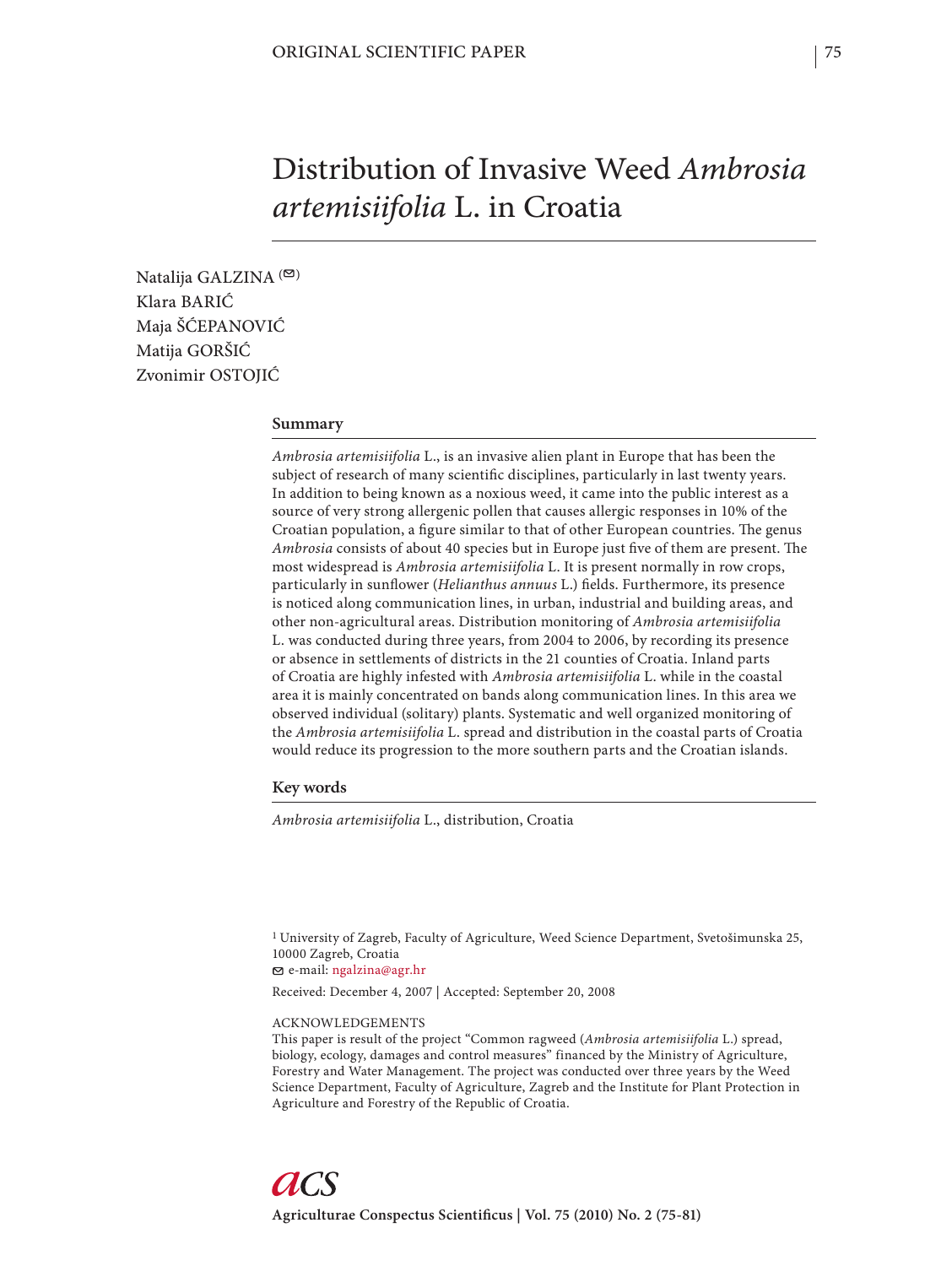# **Introduction**

In the last twenty years invasive alien plants have been of interest to researchers from different scientific fields as it is known that they are a serious threat to ecosystems and biodiversity. The European and Mediterranean Plant Protection Organization (EPPO) lists plant species considered to pose a threat to plant health, the environment and biodiversity in the EPPO region and therefore recommends control measures to prevent their further introduction, spread and the management of unwanted populations. *Ambrosia artemisiifolia* L. is on this list (www.eppo.org).

The genus *Ambrosia* consists of about 40 species, five of which are present in Europe: *Ambrosia artemisiifolia* L., *A. trifi da* L., *A. coronopifolia* Torr et Gray, *A. maritima* L. and *A. tenuifolia* Spreng. Only *A. maritima* is native to Europe. The most common in Europe is *Ambrosia artemisiifolia* L. - common ragweed (Tutin et al., 1976).

According to Huth, common ragweed, a native in North America, was introduced in Europe in 1863 (in Kovačević and Groman, 1964). Comtois noted that *Ambrosia artemisiifolia* L. came into Europe with red clover seed and grain seed, and its distribution began probably from European ports: e. g. from Rijeka towards Croatia and the Danube valley, from Trieste and Genoa towards Northern Italy, and from Marseille towards the Rhone valley (in Makra et al., 2005). In southern parts of the Danube area ragweed was found in the 1920s (western part of Hungary) and 30 years later it had colonized the whole region.

Croatian herbologist Kovačević J. fi rst mentioned *Ambrosia artemisiifolia* L. in Croatia in 1940. Examining impurities in red clover seeds originating from Pitomača, he found common ragweed seeds (Ostojić et al., 1992). In the former Yugoslavia, according to Kovačević and Groman (1964), Maly noticed the common ragweed in 1935 in the village of Osojci near Derventa. These authors note that Horvatić in Zagreb and Slavnić in Vojvodina recorded this specie soon after the Second World War. Igrc (1987) noted ragweed colonization in Vojvodina according to Šajinović and Koljadžinski*.* In "Jugoslavenski imenik bilja" Šulek mentioned common ragweed even earlier, in 1879.

Chauvel et al. (2006) investigated the introduction and spread of common ragweed based on herbarium specimens stored in France and in neighbouring countries. They stated that before 1890 common ragweed was mostly described in cultivated fields (in 80% of specimens), favouring the theory that common ragweed came in with seeds. During the first half of the 20<sup>th</sup> century in 42% of herbarium specimens, ragweed was described as a weed but was also found along communication lines (33%) and on waste land (25%). During the last 50 years the main common ragweed habitats were communication lines (50%) but it was still present in fields (34%). Similarly Kazinczi et al. (2008) showed that rapid distribution of common ragweed was observed at first along the transport lines of agricultural products, mainly along the roads and railway lines, while at present it is distributed throughout Hungary. The success and dissemination velocity of common ragweed is represented by Béres (2003) who noted that ragweed was 21st on the list of the most common Hungarian weeds in 1950, 8th in 1980, 4th in 1988 and from the early 1990s it was the most widespread weed in Hungary.

Chauvel et al. (2006) indicated that main reasons for ragweed introduction in France were anthropogenic, more precisely, the increase of the agricultural trade between America and Europe in the 19th century and First World War. Kiss and Béres (2006) indicate that the massive spread of the common ragweed could be a result of the political and socio-economic transitions in Eastern European countries. In Hungary many large agricultural co-operatives collapsed and land was subdivided and returned to former and new private owners who did not continue to cultivate the land properly. Thus previously well maintained fields were abandoned and quickly colonized by ragweed (Makra et al., 2005).

*Ambrosia artemisiifolia* L. is an annual thermophilic plant. It grows to 20-90 cm, even 120 cm in height. It begins to emerge early in the spring and continues to emerge through the summer. Plants that emerge early in the spring have a longer vegetation period (150-170 days). They are higher, more ramified and produce more seeds. Kazinczi et al. (2008) noted that the time between germination and flowering was considerably reduced when the seeds germinated later, while the time between flowering and seed ripening remained relatively constant. Thisproves high adaptability of common ragweed that allows its spread towards north. The common ragweed is a short-day plant. Pollen production begins during summer (July-August) and lasts till the first frosts. As an annual plant it reproduces by seed and has abundant seed production. One plant produces on average 1000- 4000 seeds but that number can be significantly higher (as high as 150,000 seeds per plant annually). Seed can remain viable in the soil for 35 years and even more (Ostojić et al., 1992; Ostojić, 2005). Solitary, individual plants are more ramified and generally pollinate more. Common ragweed plants react with high phenotypic plasticity to population density and competition from other plants (Brandes and Nitzsche, 2006).

In addition it is known as a strong competitor, particularly in row crops (corn, sunflower, sugar beet, soybean) in which can maintain large populations. Ragweed also grows in vegetable crops, on stubble, along roadsides and on other non-agricultural areas. Common ragweed is a widespread weed in sunflower because both are members of the same (*Asteraceae*) family. Thus, ragweed escapes the effect of applied herbicides and in large populations infests sunflower fields. Herbicides selective to the sunflower are usually selective to the ragweed. In Croatia there are no efficient herbicides for ragweed control in sunflower, as compared with other crops. In dense crops it can also be present, although in those conditions its competitive strength is lower due to strong competitiveness from the crop itself. In these conditions ragweed will not dominate except in reduced crop stands (empty areas in the field, water stands), but after harvest it can cover most of the stubble (Ostojić et al., 1992). Due to lack of competition, common ragweed can become dominant very fast, which is almost the rule in open and disturbed habitats.

The interest of the public was mostly linked to the development of strong allergies caused by *Ambrosia artemisiifolia* L. pollen. According to data of the Croatian Public Health Department, in Croatia around 10% of population is sensitive to ragweed pollen. Causing allergenic rhinitis and asthma, it has become significant medical problem. Ragweed pollen monitoring in Europe has quite a long history. Monitoring started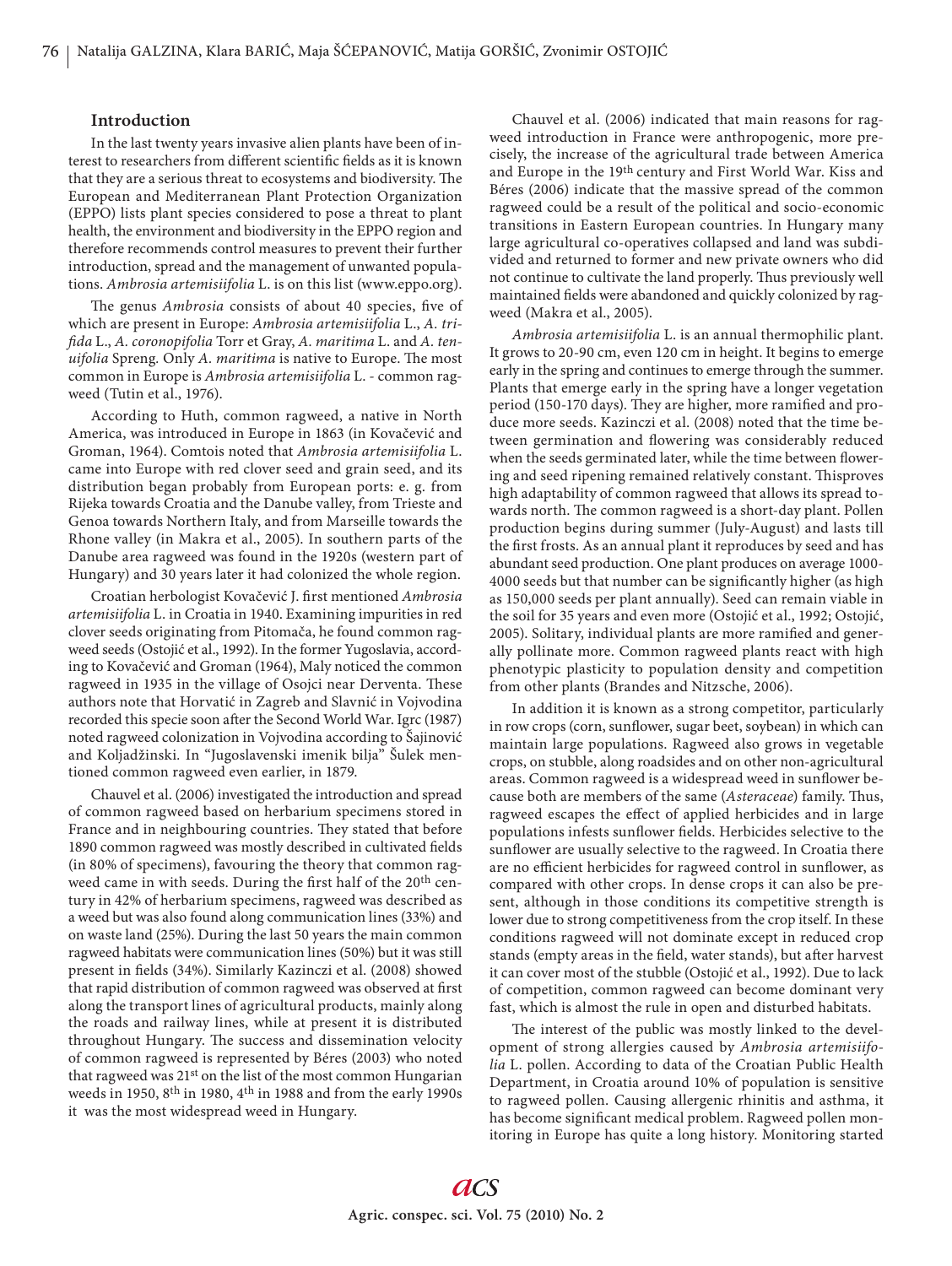in France (1960), then in Italy, Hungary and Slovenia (1989) (Peternel et al., 2005), in Switzerland in 1979, and in the Czech Republic in 1992. The first traps for pollen monitoring in Croatia were established in the year 2001 in Osijek (Štefanić et al., 2005). Since then, other cities have started to monitor pollen (Zagreb, Ivanić-grad, Samobor, Varaždin, Rijeka, Split, Dubrovnik and Bjelovar) (www.plivazdravlje.hr). Since autumn 2003 Croatia has been a member of two European associations, the European Aeroallergen Network (EAN) and European Pollen Information (epi), and has been included in information exchange about pollen progression in Europe (www.publichealth-zagreb.hr). Peternel et al. (2005) showed that ragweed pollen is in the third place considering the total amount of pollen in Central Croatia. It is present early in the summer, but maximum concentrations are reached during August and September. According to Makra et al. (2005), the highest pollen concentrations in Europe are recorded in the Carpathian Basin, Serbia and Hungary, southern parts of Southwest Hungarian Plain (Szeged) and Southwest Hungary (Pecs). According to our observations, in north-eastern Croatia (Osijek) the pollen concentrations are also high (Štefanić et al., 2005).

The impact of global climatic change has recently become a matter of concern. It is possible to assume that climatic changes will have an impact on the pollen concentrations of allergenic plants. Ziska et al. (2003) have calculated that higher temperatures and  $CO<sub>2</sub>$  concentrations due to urbanization could cause increased pollen production in urban areas compared with rural areas. Further, ragweed plants in urban areas grow faster, flower earlier and develop more aboveground mass. Additionally, ragweed spread is enhanced by its resistance. Long-term application of the same herbicides, especially triazines, in the countries of south-eastern Europe selected resistant biotypes of ragweed that can spread efficiently (Brandes and Nitzsche, 2006).

# **Material and methods**

During three years (2004, 2005 and 2006) of the project, current distribution ("mapping") of *Ambrosia artemisiifolia*  L. was determined by recording the presence or absence of the species. We observed localities in settlements of districts in the 21 counties of Croatia. Observation encompassed agricultural fields that were sown with row crops (corn, sunflower, sugar beet, and soybean), with vegetable crops (cabbage and onion), ruderal areas (uncultivated) and urban areas (bands alongside communication lines – roadsides, railways, parking places, parks, etc.). After observations were completed, the localities surveyed were marked on prepared map of Croatia.

# **Results and discussion**

Monitoring results are shown in Tables 1 and 2, and on the distribution map (Figure 1) according to municipalities and counties. During three monitoring years, 1937 surveys were carried out. Surveys were made in 521 districts or 84% of the total district number in Croatia (620 districts). *Ambrosia artemisiifolia* L. was found in 490 districts or 94% of the total number of municipalities surveyed. Ragweed absence was recorded in 31 districts (6%). As shown in Tables 1 and 2, surveys were repeated in 90 municipalities during monitoring in subsequent years. Surveys were completely done in the following counties: County of Zagreb, County of Sisak-Moslavina, County of Varaždin, County of Virovitica-Podravina, County of Požega-Slavonija, County of Brod-Posavina, County of Osijek-Baranja, County of Vukovar-Srijem, County of Karlovac and City of Zagreb. All the mentioned counties are situated in the continental part of country.

Tables 1 and 2 show that *Ambrosia artemisiifolia* L. was observed in all counties. For coastal parts of Croatia and the islands we have insufficient data. There are several explanations for this. The coastal area is wide and very complex with respect to topography. This could be very important as we noticed that ragweed is in the early stages of invasion in the coastal area. Accordingly it was mostly possible to observe settlements along main roads only. We considered it appropriate to receive general information about ragweed presence in this area. During observation, vigilance was needed. Firstly, ragweed was not present in all the surveyed areas so more detailed observation in some locations was needed. Secondly, due to its morphological similarities in the early growth stages to *Verbena officinalis* and *Tagetes spp*. (very frequent plant species in this area) additional attention

| No.     | County of               | District no.   | Number of observed districts |           |          | Total observation number |      |      |
|---------|-------------------------|----------------|------------------------------|-----------|----------|--------------------------|------|------|
|         |                         |                | 2004                         | 2005      | 2006     | 2004                     | 2005 | 2006 |
| 1.      | Zagreb                  | 34             | 14                           | 21[1]     | $\theta$ | 77                       | 63   |      |
| 2.      | Krapina-Zagorje         | 32             |                              | 23        | 4[5]     | 9                        | 182  | 67   |
| 3.      | Sisak-Moslavina         | 19             |                              | 12        | 0[3]     | 57                       | 56   | 13   |
| 4.      | Karlovac                | 22             | 11                           |           | 6[8]     | 28                       |      | 42   |
| 5.      | Varaždin                | 28             | 10                           | 21[3]     | 0[6]     | 43                       | 69   |      |
| 6.      | Koprivnica-Križevci     | 25             | 6                            | 13        | 6        | 15                       | 58   | 24   |
| 7.      | Bjelovar-Bilogora       | 26             | 9                            | 11        | 6[3]     | 54                       | 40   | 35   |
| 10.     | Virovitica-Podravina    | 16             |                              | 8[1]      | $\Omega$ | 26                       | 37   |      |
| 11.     | Požega-Slavonia         | 10             | 9                            | 2[1]      | $\Omega$ | 53                       |      |      |
| 12.     | Slavonski Brod-Posavina | 28             | 16                           | $22$ [12] |          | 32                       | 104  |      |
| 14.     | Osijek-Baranya          | 42             |                              | 11        | 24 [9]   | 13                       | 40   | 78   |
| 16.     | Vukovar-Srijem          | 31             | 11                           | 10[5]     | 15[4]    | 24                       | 21   | 52   |
| 20.     | Međimurje               | 24             | 13                           |           | 4[3]     | 54                       | 36   |      |
| 21.     | City of Zagreb          | 70 settlements | 10                           | 12        | 48       | 34                       | 17   | 53   |
| Totally |                         | 407            | 137                          | 178 [23]  | 113[41]  | 519                      | 734  | 393  |

|  |  | Table 1. Mapping results according to counties and districts in three years of research in the inland parts of Croatia |
|--|--|------------------------------------------------------------------------------------------------------------------------|
|--|--|------------------------------------------------------------------------------------------------------------------------|

(\*) – number of observed districts in which *Ambrosia artemisiifolia* L. was not found; [ ] – number of revised districts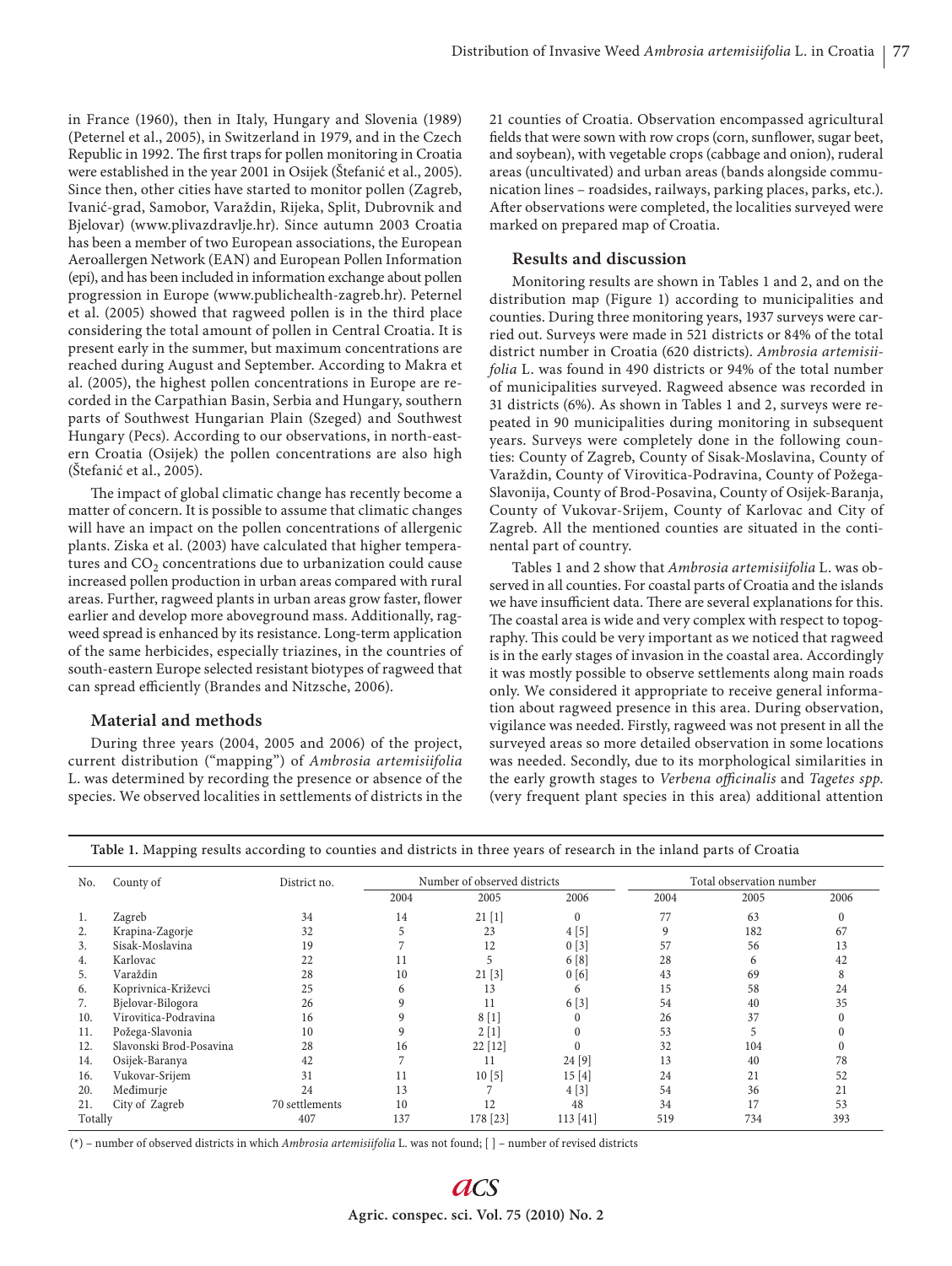|         | .                     | $\sim$       |                              |                  |         |                          |      |      |
|---------|-----------------------|--------------|------------------------------|------------------|---------|--------------------------|------|------|
| No.     | County of             | District no. | Number of observed districts |                  |         | Total observation number |      |      |
|         |                       |              | 2004                         | 2005             | 2006    | 2004                     | 2005 | 2006 |
| 8.      | Primorje-Gorski Kotar | 35           | $6(1*)$                      | $11(5^*)$ [1]    | 14[5]   | 14                       | 38   | 32   |
| 9.      | Lika-Senj             |              |                              | 5[2]             |         |                          |      | 10   |
| 13.     | Zadar                 | 32           | $6(3*)$                      | $14(3^*)$ [4]    | 1 [7]   | 19                       | 20   |      |
| 15.     | Šibenik-Knin          | 18           | $4(2^{*})$                   | 2[1]             |         |                          |      |      |
| 17.     | Split-Dalmatia        | 55           | $14(9*)$                     | $11(5*)$ [6]     |         | 34                       | 19   |      |
| 18.     | Istria                | 39           | 6                            |                  | 30      | 10                       |      | 47   |
| 19.     | Dubrovnik-Neretva     | 22           |                              | $4(3^*)$         |         |                          |      |      |
| Totally |                       | 213          | $39(15*)$                    | 47 $(16^*)$ [14] | 49 [12] | 97                       | 89   | 105  |

**Table 2.** Mapping results according to counties and districts in three years of research in the coastal parts of Croatia

(\*) – number of observed districts in which *Ambrosia artemisiifolia* L. was not found; [ ] – number of revised districts

was needed. Regarding all this, we consider that mapping, especially of this area, should be done in future with a more accurate methodology. Many countries have organized monitoring and developed ragweed distribution maps (Slovenia, Hungary, Switzerland, Czech Republic, Germany etc.).

According to the survey results we have confirmed the assumption that ragweed is present in the whole of the inland part of Croatia (Table 1). Cultivated fields were infested with common ragweed at different rates, depending on weed control management practice (agro technical and chemical measures) so we can conclude that infestation of these areas was high to moderate. Ragweed was generally present in sunflower fields. Fields sown with sugar beet, corn or soybean were less infested than sunflower fields. There are several reasons for this. We have already mentioned that for ragweed control in sunflowers there are no registered herbicides with good efficiency. But in other crops, situation is very different. For example, 122 herbicides were registered for weed control in corn in 2007 (Ostojić, 2007). Among these herbicides, there are a few with good efficiency against ragweed. That is why ragweed is not so numerous in these crops, always assuming that all the agro technical demands are satisfied. Abandoned fields and stubble were completely infested. Along roadsides, railways and highways ragweed was always present. Between settlements we observed ragweed in large populations as mowing was not done regularly and on time. Those plants produced seeds freely. In settlements the situation was different. Depending on residential practice and municipal bye-laws, ragweed was present in proportions that varied from place to place. The biggest problems in each place are the abandoned areas, which are quite numerous. In these areas, ragweed grows and produces seeds freely and is a constant source of seed for the infestation of neighbouring areas and an important source of ragweed pollen. The area between two major rivers Sava and Drava (Figure 1) is heavily infested with ragweed and in this area it is considered to be the most damaging (Ostojić et al., 1992). Ragweed pollen concentrations could be taken as an indicator of ragweed presence although its pollen can be widely distributed over long distances. This is borne out by the research of Peternel et al. (2005), who examined variations in ragweed pollen concentrations in northwest Croatia among three distinct localities (Zagreb, Ivanić Grad and Samobor). The highest pollen concentrations were measured in Ivanić Grad because it is a typical rural area with a lot of abandoned fields. Furthermore, the main crops grown in this area are corn and sunflower, crops in which ragweed is an important weed. Significantly lower pollen concentrations were measured in Zagreb and the lowest were measured in Samobor, which can be explained by their location and topography. In both years pollen concentration showed a declining tendency from east to west (Ivanić Grad-Zagreb-Samobor). Similar research was conducted in north-eastern Croatia (Štefanić et al., 2005; 2007). North-eastern Croatia is a flat and open area situated between the rivers Drava and Danube (Figure 1) and it is the main agricultural part of the country. In this region the ragweed population is well established and thus its pollen is most abundant in the atmosphere of north-eastern Croatia. In Vinkovci, a city between the Danube and Sava rivers, non-arboreal pollen, which includes *Ambrosia* pollen, are also dominant in the air, due to the agricultural background of the territory.

In the coastal part of Croatia ragweed infestation is still at a low level. After surveys conducted in three years we observed an increased presence of ragweed in this area too (Table 2). However, Ostojić et al. (1992) had referred to its harmful effects on the cultivated areas of PK Vrana, PPK Zadar, PIK Neretva and in Istria even earlier. Further, Igrc (1987) notes that ragweed was distributed in Lika, Gorski Kotar, in the Croatian Littoral, Dalmatia and Istria. In most of the surveyed settlements individual (solitary) plants were present, mostly along roadsides. In our opinion the main pathway of ragweed dispersal is by vehicles (tires of vehicles, tarpaulins of trucks etc.). We must emphasise that last year ragweed was found in localities where it had not been present in the first two years of monitoring (Krk). In some localities (Punat, Baška, Cista Provo, Pag, Opatija, Malinska) individual plants were found. We recommend therefore organized systematic monitoring and applied ragweed control measures in the coastal area, mostly along roadsides, to reduce its progression at relatively low costs. This is particularly due to the natural topographic advantage of the mountain range, which significantly reduces the possibility of ragweed seed introduction to this area by wind. Cvitanović et al. (2007) investigated patients sensitive to ragweed pollen in southern Croatia (Sinj and Split). In this area the pollination season lasted from mid August to mid October. Peak values, presented as percentages of ragweed pollen grains in total pollen, were 12% (in 2003), which is considerably lower than in Zagreb where ragweed pollen amounted to 80% of the total count in September and October in 2002. Their results confirmed ragweed presence near or in coastal area. This area should be especially monitored in subsequent years.

The spread of ragweed is monitored in the majority of European countries. Literature data reveals that ragweed is wide-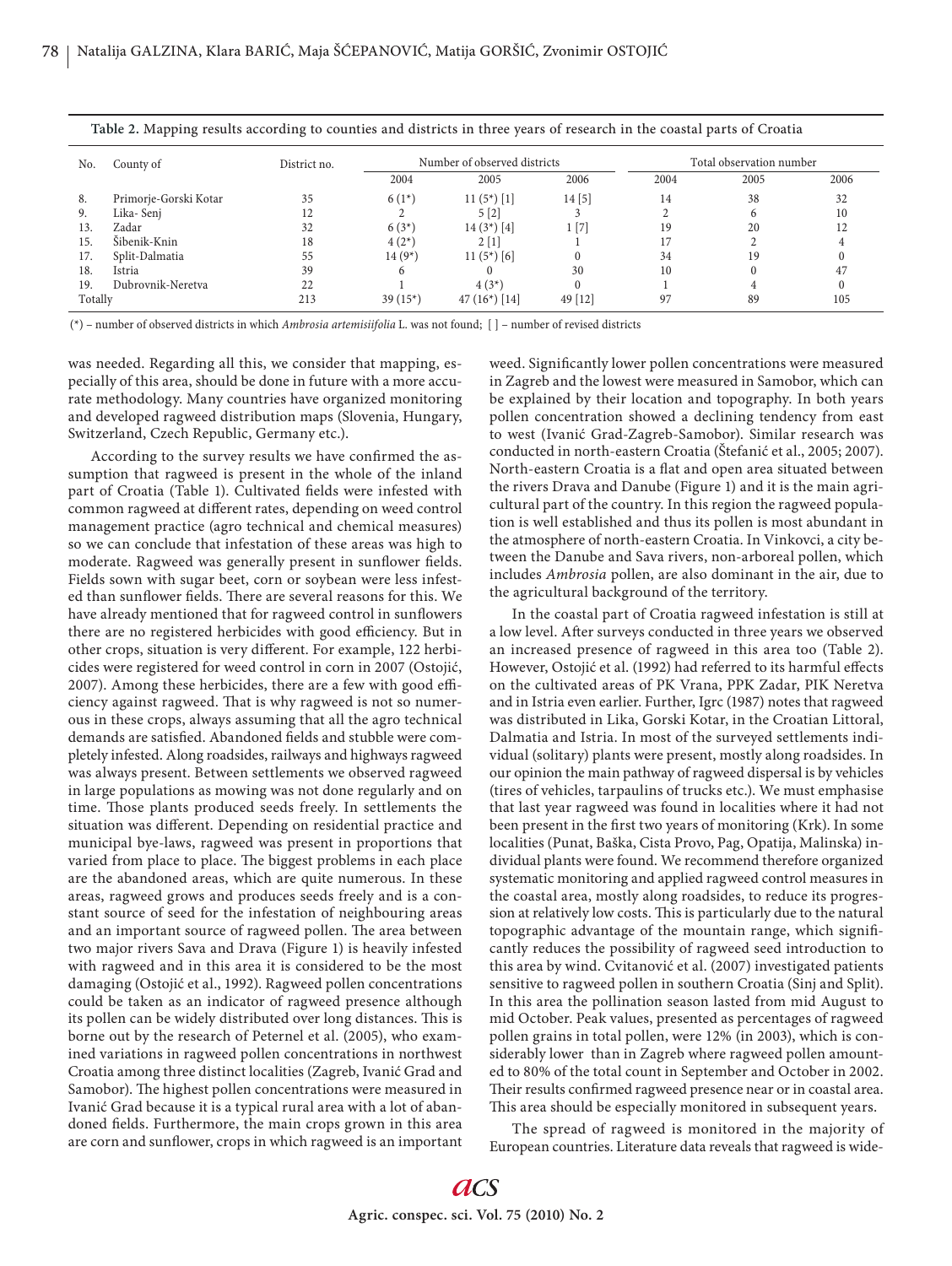

spread in Europe. While it is harmful and damaging in Central and Eastern Europe, its presence is not doubtful in other areas.

Recently Juhász pointed out three main European areas infected with *Ambrosia artemisiifolia* L. Valley of the Rhone (France), Northern Italy and the most infected region, the Carpathian Basin (in Makra et al, 2005). In Hungary, 90% of the country is infested with ragweed, whereas in the countries of the former Yugoslavia ragweed is widely distributed on fallow land as a consequence of the war (Bohren, 2006). Our opinion that ragweed is spreading mostly along communication lines is supported by numerous investigations of ragweed presence across Europe. According to Bohren (2006) ragweed in Switzerland is still present at a low level and its progression can be reduced with effective low-cost control. In Switzerland it is mostly situated along communication lines, in arable fields and private gardens. There are few known foci in arable fields, but ragweed grows mainly in private gardens all over the country. Taramarcaz et al. (2005) also noted that ragweed has been found preferentially along the communication lines such as railways and highways and that Geneva and Ticino, the two main traffic entries into the country, are colonised with ragweed. Further, this author notes that climatic changes will also favour ragweed colonisation towards the more northern and higher areas, which were initially too cold for its spread. An example is Czech Republic. Rybníček et

al. (2000) report that in Czech Republic ragweed is not observed as dangerous so far, but that it is spreading very expansively. In Germany ragweed is only partly naturalized but it is considered that under present conditions ragweed could build up considerable populations. Currently, there are three centres of distribution. As in other countries, ragweed on farmlands grows at the edges of corn fields, on fallow land and stubble fields, near silage deposits, on roadsides. Harbours and river-banks are not usual habitats in Germany (Brandes and Nitzsche, 2006). It is also spreading in central Italy, Austria and Bulgaria and it is even appearing in Sweden and the Baltic states, notes Taramarcaz (2005). Regarding pathways of dispersal, Bohren (2006) and Brandes and Nitzsche (2006) noted that birdseed mixtures containing sunflower seeds should be regarded as the main source of introduction to Germany and Switzerland recently, together with agricultural machines (combine harvesters) and excavated soil from building sites. In the building of new communication lines, at building sites, shopping centres, etc., landscape management has not been of major concern, which has resulted in the wide disturbed areas favoured by the common ragweed (Kiss and Béres, 2006).

In countries neighbouring Croatia ragweed is also present and causes same problems. In Bosnia and Herzegovina, ragweed is spreading starting from the north, west, and northeast to the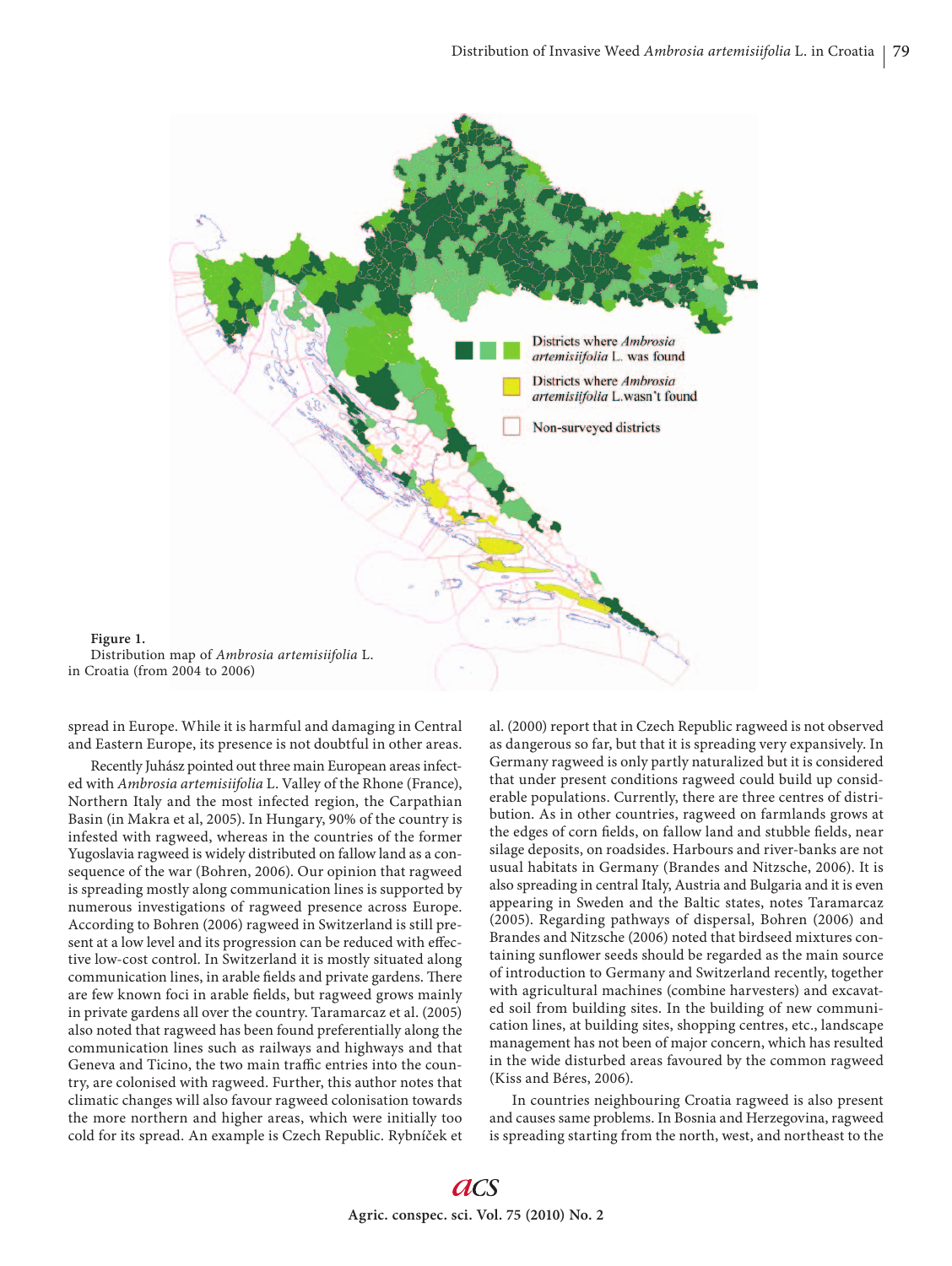central part of Bosnia. In Herzegovina it can be found along the valley of the Neretva River. A tendency to spreading has been observed especially in the valley of the rivers and canyons from the north to south and in the opposite direction (Šoljan and Muratović, 2002, 2004). According to Selinger ragweed arrived in Slovenia during the Second World War. After mapping was done in 1978 its appearance was considered to be temporary, but ragweed spread widely in the lowlands (in Makra et al., 2005). It became very frequent and is spreading still. It is present along roadsides, on gravel sites and more rarely in fields or stubble, but it is the most common on embankments along recently constructed roads (Šilc, 2002). According to Konstantinović et al. (2005) ragweed is present in Serbia on the banks of the Danube, in the Bačka and Banat regions (Vojvodina). Spreading alongside Serbian rivers, the common ragweed has invaded the city of Niš in the southern part of Serbia.

Generally, ragweed control measures should be conducted. A systematic approach should be followed in all areas, especially along roadsides in the coastal part of Croatia. Due to its current infestation rate, organized campaigns should be carried out to achieve satisfactory results. As in the European countries mentioned, activities directed towards public sensitization have been carried out for the last few years in Croatia, in order to acquaint the public with the effects of ragweed. Different organizations and associations have printed leaflets describing ragweed morphology and harmful effects and gave recommendations for its control. At lectures intended for the professional and general public, experts and public were confronted with ragweed pollen allergy problems. Regarding administrative measures, the Ministry of Agriculture, Forestry and Water Management in 2004 announced a "Decree for the obligatory control of *Ambrosia artemisiifolia* L. " (NN 66/04) and a revised one in 2006 (NN 90/06). According to these, all land owners are obligated to remove ragweed during vegetation from their areas with agrotechnical, mechanical or chemical weed control measures, for the control and prevention of its spread. Workshops and other activities have also been organized on local levels.

Mechanical measures (hoeing or cultivation) are rarely conducted on cultivated fields. Control results are often low as ragweed emerges during the whole of the summer (Ostojić et al., 1992). Mowing is one of possibilities for ragweed control in urban areas and along roadsides as herbicide application is restricted in those places. It is necessary to take into consideration the fact that ragweed, after mowing, can ramify from a lateral shoots and thus, one mowing in the growing season will not be sufficient. In crops, ragweed can be significantly reduced with herbicides, except in the sunflower.

# **Conclusions**

- 1. In 521 districts 1937 surveys were conducted in all. Among those agricultural and non-agricultural areas and different urban locations were examined. In 90 districts, the surveys were revised i.e. they were conducted in two or three years of mapping.
- 2. After weed control measures, infestation in surveyed areas was weak to moderate. A smaller percentage of the surveyed areas were heavily infested.
- 3. A significant presence was observed along communication lines, particularly roadsides and railways, which indicate the important role of vehicles in ragweed spread and dispersion. This is especially noticeable in coastal and upland regions of Croatia.
- 4. It is obvious that existing measures for common ragweed control and maintenance of rural and urban areas are not sufficient, which increases the harmful effects and dispersion of the invasive plant *Ambrosia artemisiifolia* L.

## **References**

- Béres I. (2003). The distribution, importance and biology of common ragweed (*Ambrosia artemisiifolia* L.). Növényvédelem, 39, 293-302
- Bohren C. (2006). *Ambrosia artemisiifolia* L.-in Switzerland: concerted action to prevent further spreading. Nachrichtenbl. Deut. Pflazenschutzd., 58(11), S. 304-308
- Brandes D., Nitzsche J. (2006). Biology, introduction, dispersal, and distribution of common ragweed (*Ambrosia artemisiifolia* L.) with special regard to Germany. Nachrichtenbl. Deut. Pflazenschutzd., 58 (11), S. 286-291.
- Chauvel B., Dessaint F., Cardinal-Legrand C., Bretagnolle F. (2006). The historical spread of Ambrosia artemisiifolia L. in France from herbarium records. Journal of Biogeography. 33, 665-673.
- Cvitanović S., Znaor Lj., Kanceljak-Macan B., Macan J., Gudelj I., Grbić D. (2007). Allergenic Rhinitis and Asthma in Southern Croatia: Impact of Sensitization to Ambrosia elatior. Croat Med J., 48:68-75.
- EPPO list of invasive alien plants, October 12th, 2007., http://www. eppo.org/QUARANTINE/ias\_plants.htm, November 8th, 2007.
- Igrc J. (1987). Investigation of the Zygogramma suturlis Fabricius (Coleoptera: Chrysomelidae)-as a potential agent for biological control of the Ambrosia artemisiifolia L.. Ph.D. Faculty of Agriculture, University of Zagreb.
- Kazinczi G., Béres I., Novák R., Bíró K, Pathy K. (2008). Common ragweed (*Ambrosia artemisiifolia*): A review with special regards to the results in Hungary. I. Taxonomy, orign and distribution, morphology, life cycle and reproduction strategy. Herbologia, Vol. 9, No. 1: 55-93
- Kiss L., Béres I. (2006). Anthropogenic factors behind the recent population expansion of common ragweed (*Ambrosia artemisiifolia* L.) in Eastern Europe: is there a correlation with political transitions? Correspond in: Journal of Biogeography 33, 2156-2157
- Konstantinovic, B.; Meseldzija, M.; Konstantinovic, B.; Marisavljevic, D. (2005) Determination of the occurrence and spread of the allergenic weed *Ambrosia artemisiifolia* in the territory of Vojvodina (Serbia). Introduction and spread of Invasive Species, 9-11 June 2005, Humboldt University, Berlin, Germany
- Kovačević J., Groman E. (1964): Korov limundžik (*Ambrosia artemisiifolia* L.) u Jugoslaviji. Zaštita bilja, 77, XV, str. 81-85, Beograd.
- Makra L., Juhász M., Bécszi R., Borsos E. (2005). The history and impacts of airborne Ambrosia (Asteraceae) pollen in Hungary. Grana 44: 57-64.
- Ostojić Z. (2005). Limundžik (Ambrozija)-kako suzbiti opasnu pridošlicu. Gospodarski list, 8, 57
- Ostojić Z. (2007). Herbicidi. U. Pregled sredstava za zaštitu bilja. Glasilo biljne zaštite, 2-3, 138-174.
- Ostojić Z., Zadro J., Radiković Đ. (1992). Naši napasni korovi. Limunđik - *Ambrosia artemisiifolia* L. Glasnik zaštite bilja 9-10: 259-265